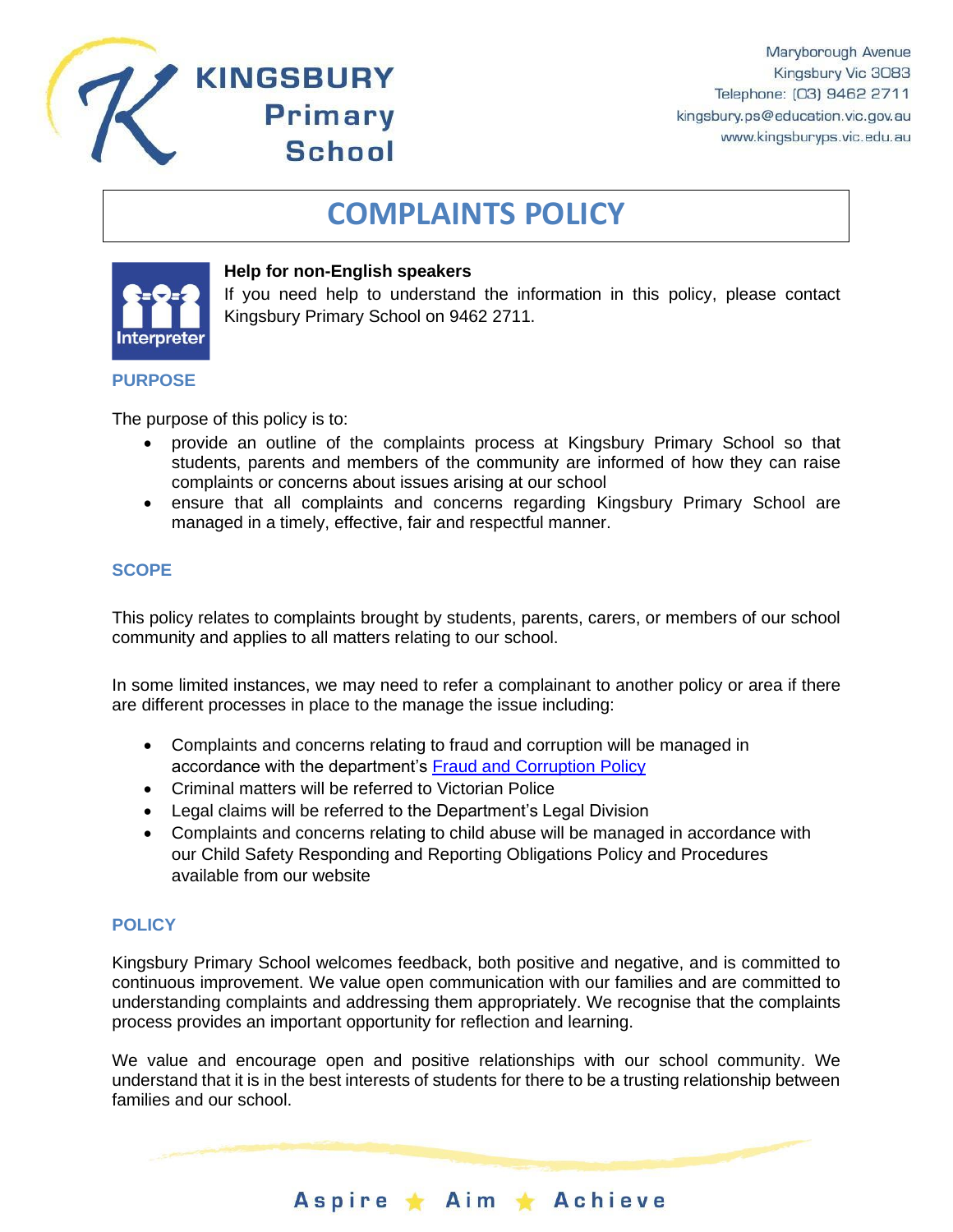

When addressing a complaint, it is expected that all parties will:

- be considerate of each other's views and respect each other's role
- be focused on resolution of the complaint, with the interests of the student involved at the centre
- act in good faith and cooperation
- behave with respect and courtesy
- respect the privacy and confidentiality of those involved, as appropriate
- operate within and seek reasonable resolutions that comply with any applicable legislation and Department policy.
- recognise that schools and the Department may be subject to legal constraints on their ability to act or disclose information in some circumstances.

## **Complaints and concerns process for students**

Kingsbury Primary School acknowledges that issues or concerns can cause stress or worry for students and impact their wellbeing and learning. Kingsbury Primary School encourages our students to raise issues or concerns as they arise so that we can work together to resolve them.

Students with a concern or complaint can raise them with a trusted adult at school, for example, with their classroom teacher, Well Being Coordinator or Education Support staff. This person will take your concern or complaint seriously and will explain to you what steps we can take to try to resolve the issue and support you.

You can also ask your parent, carer or another trusted adult outside of the school, to talk to us about the issue instead. Information about our parent/carer complaints and concerns process is outlined further below. The parent/carer process also applies to students who are mature minors, refer to: [Mature Minors and Decision Making.](https://www2.education.vic.gov.au/pal/mature-minors-and-decision-making/policy)

Further information and resources to support students to raise issues or concerns are available at:

- [Report Racism Hotline](https://www.vic.gov.au/report-racism-or-religious-discrimination-schools) (call 1800 722 476) this hotline enables students to report concerns relating to racism or religious discrimination
- [Reach Out](https://au.reachout.com/?gclid=CjwKCAiAgbiQBhAHEiwAuQ6BktaB5xneGFK3TnOql5c5eZ7af7dDm9ffLZa7N59FEtbtQzVIk8sGWhoC8N0QAvD_BwE)
- [Headspace](https://headspace.org.au/)
- [Kids Helpline](https://kidshelpline.com.au/?gclid=CjwKCAiAgbiQBhAHEiwAuQ6Bkro6UD2EBcRILznFnRhKjfi5I84jJlUa0fyiiYLQ4mHx5sXTStxH8BoCCEIQAvD_BwE) (call 1800 55 1800)
- [Victorian Aboriginal Education Association](https://www.vaeai.org.au/) (VAEAI)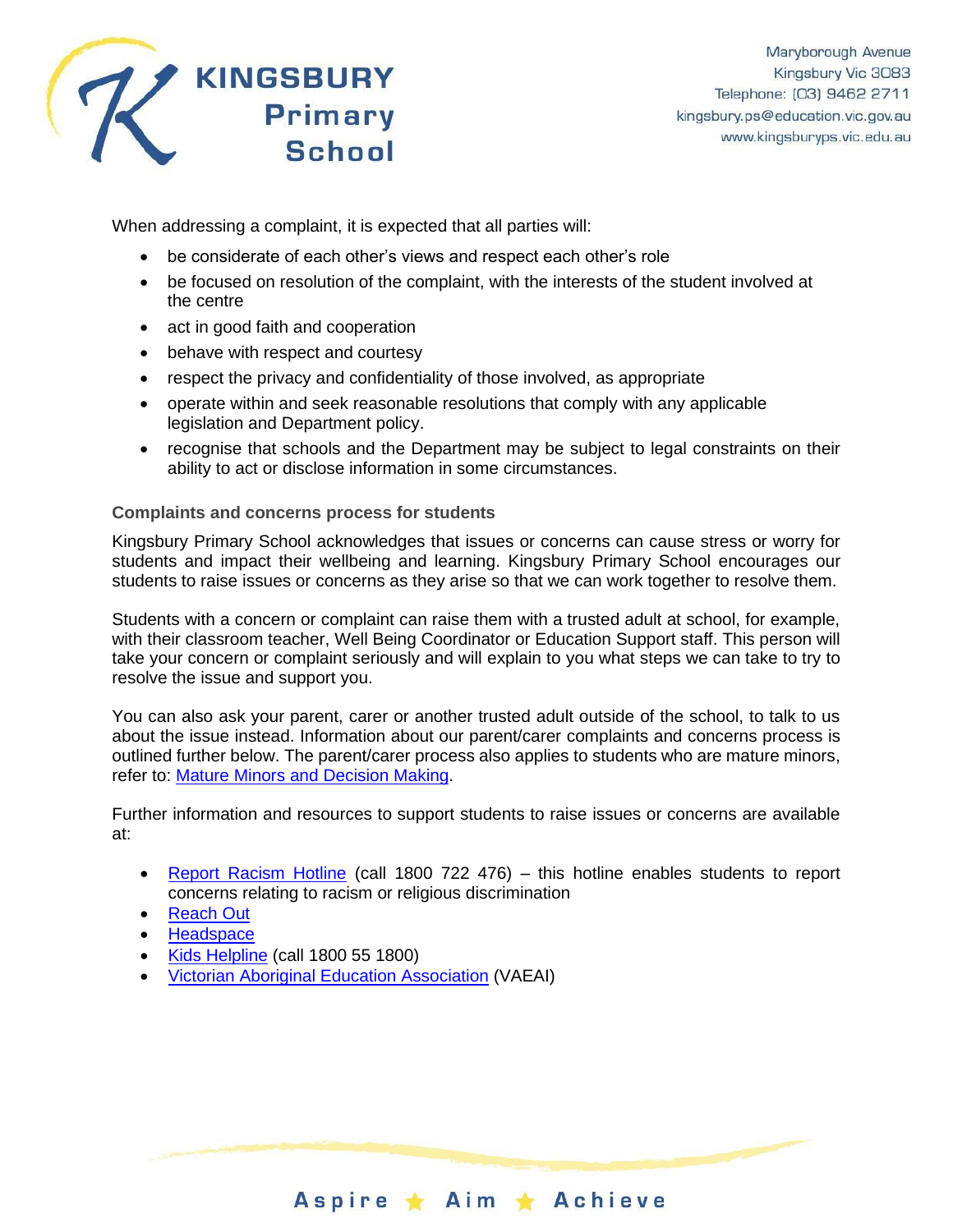

## **Complaints and concerns process for parents, carers and community members**

## **Preparation for raising a concern or complaint**

Kingsbury Primary School encourages parents, carers or members of the community who may wish to submit a complaint to:

- carefully consider the issues you would like to discuss
- remember you may not have all the facts relating to the issues that you want to raise
- think about how the matter could be resolved
- be informed by checking the policies and guidelines set by the Department and Kingsbury Primary School (see "Further Information and Resources" section below).

#### **Support person**

You are welcome to have a support person to assist you in raising a complaint or concern with our school. Please advise us if you wish to have a support person to assist you, and provide their name, contact details, and their relationship to you.

#### **Raising a concern**

Kingsbury Primary School is always happy to discuss with parents/carers and community members any concerns that they may have. Concerns in the first instance should be directed to your child's teacher, Year Level Coordinators, Assistant Principal or Principal. Where possible, school staff will work with you to ensure that your concerns are appropriately addressed.

#### **Making a complaint**

Where concerns cannot be resolved in this way, parents or community members may wish to make a formal complaint to the Principal or Student Well-Being Coordinator

If you would like to make a formal complaint, in most cases, depending on the nature of the complaint raised, our school will first seek to understand the issues and will then convene a resolution meeting with the aim of resolving the complaint together. The following process will apply:

- **1. Complaint received:** Please either email, telephone or arrange a meeting through the front office with Principal or Student Well-Being Coordinator the to outline your complaint so that we can fully understand what the issues are. We can discuss your complaint in a way that is convenient for you, whether in writing, in person or over the phone.
- **2. Information gathering:** Depending on the issues raised in the complaint, the Principal or Student Well-Being Coordinator may need to gather further information to properly understand the situation. This process may also involve speaking to others to obtain details about the situation or the concerns raised.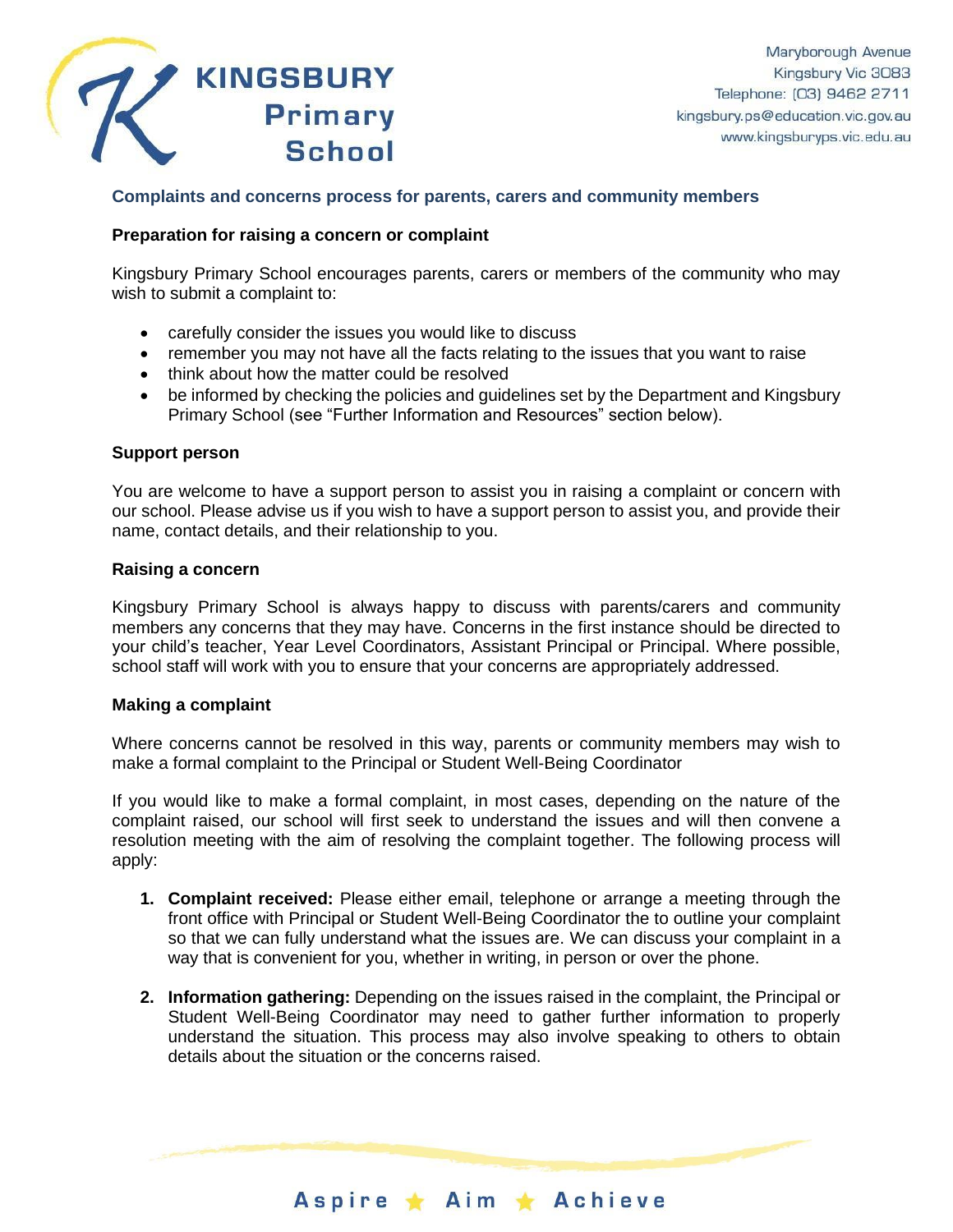

- **3. Response:** Where possible, a resolution meeting will be arranged with the Principal or Student Well-Being Coordinator to discuss the complaint with the objective of reaching a resolution satisfactory to all parties. If after the resolution meeting we are unable to resolve the complaint together, we will work with you to produce a written summary of the complaint in the event you would like to take further action about it. In some circumstances, the Principal or Well-Being Coordinator may determine that a resolution meeting would not appropriate. In this situation, a response to the complaint will be provided in writing.
- **4. Timelines:** Kingsbury Primary School will acknowledge receipt of your complaint as soon as possible (usually within two school days) and will seek to resolve complaints in a timely manner. Depending on the complexity of the complaint, Kingsbury Primary School may need some time to gather enough information to fully understand the circumstances of your complaint. We will endeavour to complete any necessary information gathering and hold a resolution meeting where appropriate within 10 working days of the complaint being raised. In situations where further time is required, Kingsbury Primary School will consult with you and discuss any interim solutions to the dispute that can be put in place.

Please note that unreasonable conduct (e.g., vexatious complaints) may need to be managed differently to the procedures in this policy.

## **Resolution**

Where appropriate, Kingsbury Primary School may seek to resolve a complaint by:

- an apology or expression of regret
- a change of decision
- a change of policy, procedure or practice
- offering the opportunity for student counselling or other support
- other actions consistent with school values that are intended to support the student, parent and school relationship, engagement, and participation in the school community.

In some circumstances, Kingsbury Primary School may also ask you to attend a meeting with an independent third party or participate in a mediation with an accredited mediator to assist in the resolution of the dispute.

#### **Escalation**

If you are not satisfied that your complaint has been resolved by the school, or if your complaint is about the Principal and you do not want to raise it directly with them, then the complaint should be referred to the North-Western Victoria Regional Office by contacting 1300338691

Kingsbury Primary School may also refer a complaint to North-Western Victoria Regional Office if we believe that we have done all we can to address the complaint.

For more information about the Department's parent complaints process, including the role of the Regional Office, please see: [Raise a complaint or concern about your school.](https://www.vic.gov.au/raise-complaint-or-concern-about-your-school#speaking-to-your-school)